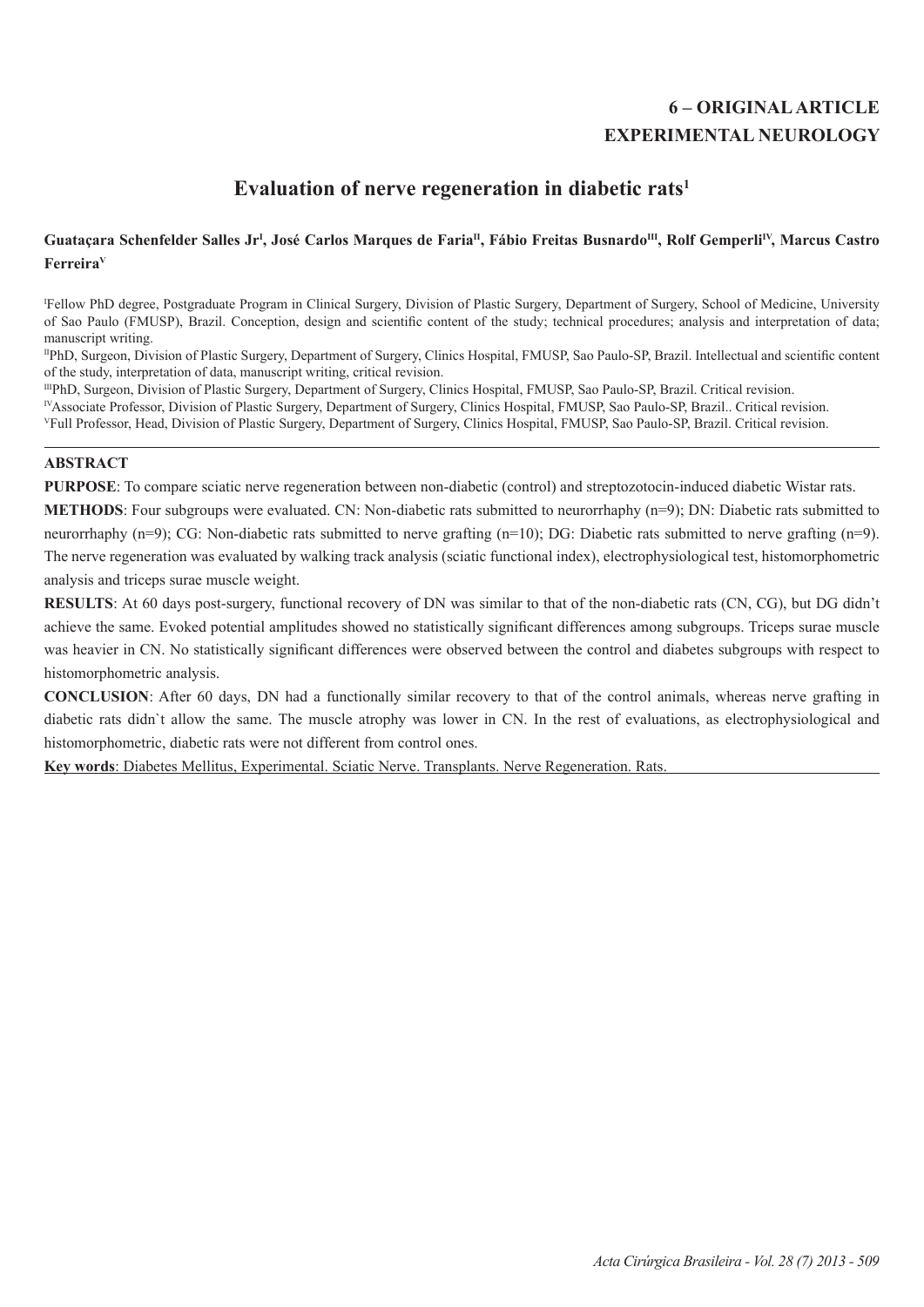## **Introduction**

Diabetes mellitus (DM) is an increasingly important issue in public health worldwide, resulting in the loss of productivity, lower quality of life and decreased life expectancy. The overall number of individuals with DM has increased from 153 million in the 1980s to 347 million in recent years<sup>1</sup>.

Some authors believe that there is impaired nerve regeneration in DM because there may be microangiopathic involvement of the vasa nervorum (the vascular supply of the peripheral nerves), resulting in an unfavorable environment for nerve regeneration<sup>2</sup>. Although this hypothesis is assumed to be valid by many researchers, there is weak scientific evidence in the literature to support this finding3-7. Conversely, clinical studies have suggested that diabetics may have good or even excellent functional recovery following decompression of the peripheral nerves in the upper and lower limbs<sup>8</sup>. Similarly, experimental trials have also suggested that good function can be achieved following decompression of nerves in diabetic rats with chronic compression syndromes<sup>9</sup>.

Peripheral neuropathy is one complication frequently observed in diabetic patients<sup>10</sup>. The consequences of peripheral neuropathy have been recognized for some time, and the treatment of one such consequence, plantar ulcers, is critical in preserving the lower limbs. However, the encouraging results from several studies, which have shown good nerve regeneration in diabetic patients, predict that there may have been a change in the natural progression of the disease<sup>8,9</sup>.

The objective of this study was to evaluate nerve regeneration in an experimental model of diabetic rats using a variety of assessments including functional assessments, such as the walking test and electrophysiological examinations; the degree of muscle atrophy; and histomorphometric evaluations of the nerves.

### **Methods**

The study was approved by the Ethics Committee for the Review of Research Projects at the Clinics Hospital, School of Medicine, University of Sao Paulo. The use of laboratory animals followed the Council for International Organization of Medical Sciences (CIOMS) ethical code for animal experimentation.

Forty 10-week-old male Wistar rats, weighing between 200 and 300 grams, were used. DM was induced in half of the animals, Diabetes Group (D), by intraperitoneal injection of streptozotocin (STZ) solubilized in a citrate buffer solution (pH

4.0) at a dose of 60 mg/kg<sup>11</sup>. In the other half, Control Group  $(C)$ , animals were injected with the same amount and dosage of the citrate buffer solution.

#### *Surgical procedures*

After an 8-week period, the animals were placed under general anesthesia with an intraperitoneal injection of pentobarbital sodium (30 mg/kg) and underwent surgery to expose the sciatic nerve, which was magnified using a microscope.

Each group was further divided into two subgroups of ten rats according to the surgical procedure performed, primary neurorrhaphy (N) or nerve graft (G).

In the neurorrhaphy subgroups (Control - CN and Diabetes - DN), neurotomy was performed 1 cm from the bifurcation of the sciatic nerve; primary end-to-end neurorrhaphy was then performed with four separated epineural sutures using a 10/0 monofilament nylon thread.

In the nerve graft subgroups (Control - CG and Diabetes - DG), a segment of 1 cm of the sciatic nerve was removed and sutured back orthotopically as a graft to repair the respective defect.

At the end of the surgery, we applied a chlorhexidinebased spray-on medication (Merthiolate<sup>[]</sup>) directly to the operated limb to avoid self-destruction and mutilation.

The animals' glucose levels were measured prior to DM induction, prior to surgery and at 30 and 60 days postoperatively.

The rats were weighed at different times to evaluate possible changes in baseline weight.

The walking test, which allows for the calculation of the sciatic functional index (SFI) via specific measurements of the rat's footprint<sup>12-16</sup>, was used for functional assessment of sciatic nerve regeneration. The test was performed preoperatively to calculate the baseline value for the SFI and then again at 20, 40 and 60 days postoperatively.

Electrophysiological test was performed at room temperature (approximately 25°C) during surgical re-exploration of the sciatic nerves 60 days postoperatively. The equipment used was NIM (Nerve Integrity Monitoring System, Richards®) with monopolar stimulation, which triggered an electrical stimulation of 0.30 mA (milliamp) and a constant latency of 2.0 ms (milliseconds) directly on the sciatic nerve. The evoked action potential, given in  $\mu$ V (microvolts), was captured by needle electrodes at the center of the triceps surae muscle, and the amplitudes were compared among the subgroups.

The animals were sacrificed by a lethal dose of anesthetic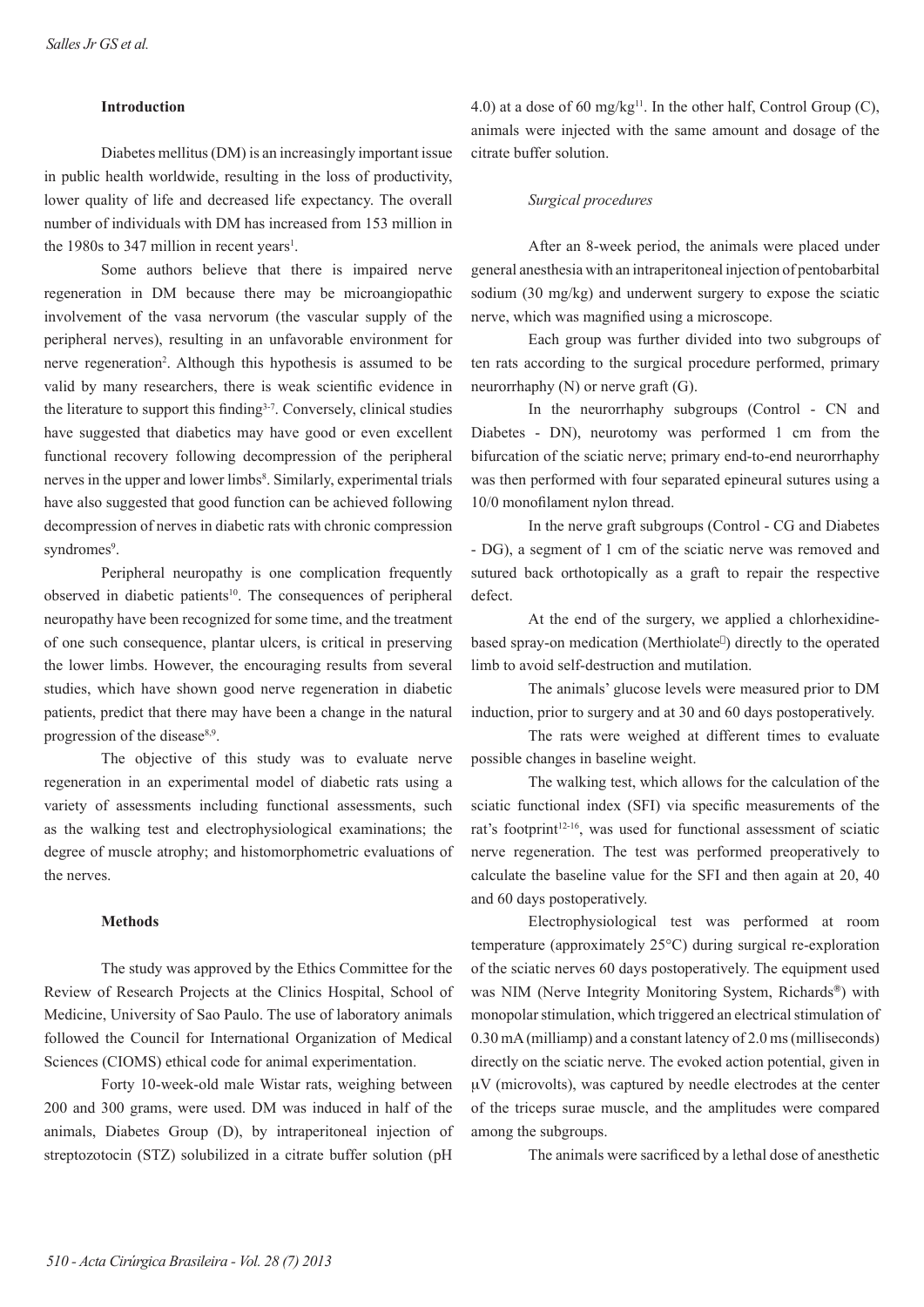administered intraperitoneally. The triceps surae muscles from the operated limb and non-operated limb of each rat were then harvested and weighed on an analytical balance. The weight index (operated limb / non-operated limb) was calculated from these values, which could then be used to compare the degree of muscle atrophy between the subgroups, as described by Siemionow *et al*. 17.

Distal to the surgical site, sciatic nerve fragments were collected and fixed by immersion in a 3% glutaraldehyde solution. Next the segments were gradually dehydrated, first in increasing concentrations of ethyl alcohol (70°, 80°, 90°, 95° and absolute 1, 2, 3, 4), then in a 50% absolute ethyl alcohol and 50% xylol mixture. Finally, the sections were cleared in xylol 1, 2, 3, and embedded in paraffin. The embedded material was cut into 2 µm thick cross sections using a microtome and stained by the Hematoxylin and Eosin method and Masson's Trichrome method for hystomorphometric analysis.

Six cross-sections were cut from each nerve to facilitate selection of a section with minimal histological artifacts. The crosssections were collected 0.5 cm distally from the neurorrhaphy site and the distal suture of the nerve graft.

Image-Pro Plus software, version 4.5 (media cybernetics®), was used to analyze axonal density, obtained by counting the number of regenerated axons per square micrometer, and the cross-sectional area of the nerve fibers and axons, calculated from measurements of the minimum diameters of the respective structures. The Schwann cell area was obtained by subtracting the area of the axon from the area of the nerve fiber.

The results of the study are expressed as the mean and standard deviation. To compare subgroups, which were defined by the presence of diabetes or the graft, analysis of variance (ANOVA) was used for comparisons of individual factors, and the LSD test (Fisher's least significant difference) was used for multiple comparisons. Student's t-test was used for paired samples to compare the two assessment periods within each subgroup. Repeated measures ANOVA was performed for comparisons involving more than two time periods. The Shapiro-Wilks test was performed to evaluate the normality of the variables.  $p<0.05$  were considered statistically significant.

#### **Results**

Three of the rats died: 1 in the CN subgroup at 15 days postoperatively, 1 in the DN and 1 in the DG subgroups after DM was induced. For the remaining 37 animals, all of the assessments were performed.

#### *Glucose levels and body weights*

The glucose level and body weight values are shown in Tables 1 and 2, respectively.

All animals (D and C) presented similar glucose levels immediately prior to induction of DM or injection with buffer solution. However, glucose levels in the rats of the diabetes group (DN and DG) were significantly higher than those recorded in the rats of the control group (CN and CG) preoperatively (eight weeks after induction of DM or injection with buffer) and at 30 and 60 days postoperatively. There were no significant differences observed in glucose levels of the animals of the same group, control or diabetes.

Preoperatively, the body weights of the animals were similar and there was no statistically significant difference between the groups and subgroups.

At 15, 30 and 60 days postoperatively, assessments showed that the weight of the animals of the control group was significantly higher than that of the diabetes group. No significant differences were observed among the animals of the same group, control or diabetes.

#### *Walking test*

In two rats, one in the CG subgroup and one in the DG subgroup, self-mutilation was observed on the operated limb of the animal, preventing the rat from performing the walking test. Table 3 shows the SFI values for the evaluations at the different time points; the values are expressed as a percentage of the loss of normal function (values of  $0 \pm 10$  are considered normal). Figure 1 illustrates the evolution of the index for each subgroup at the different time points.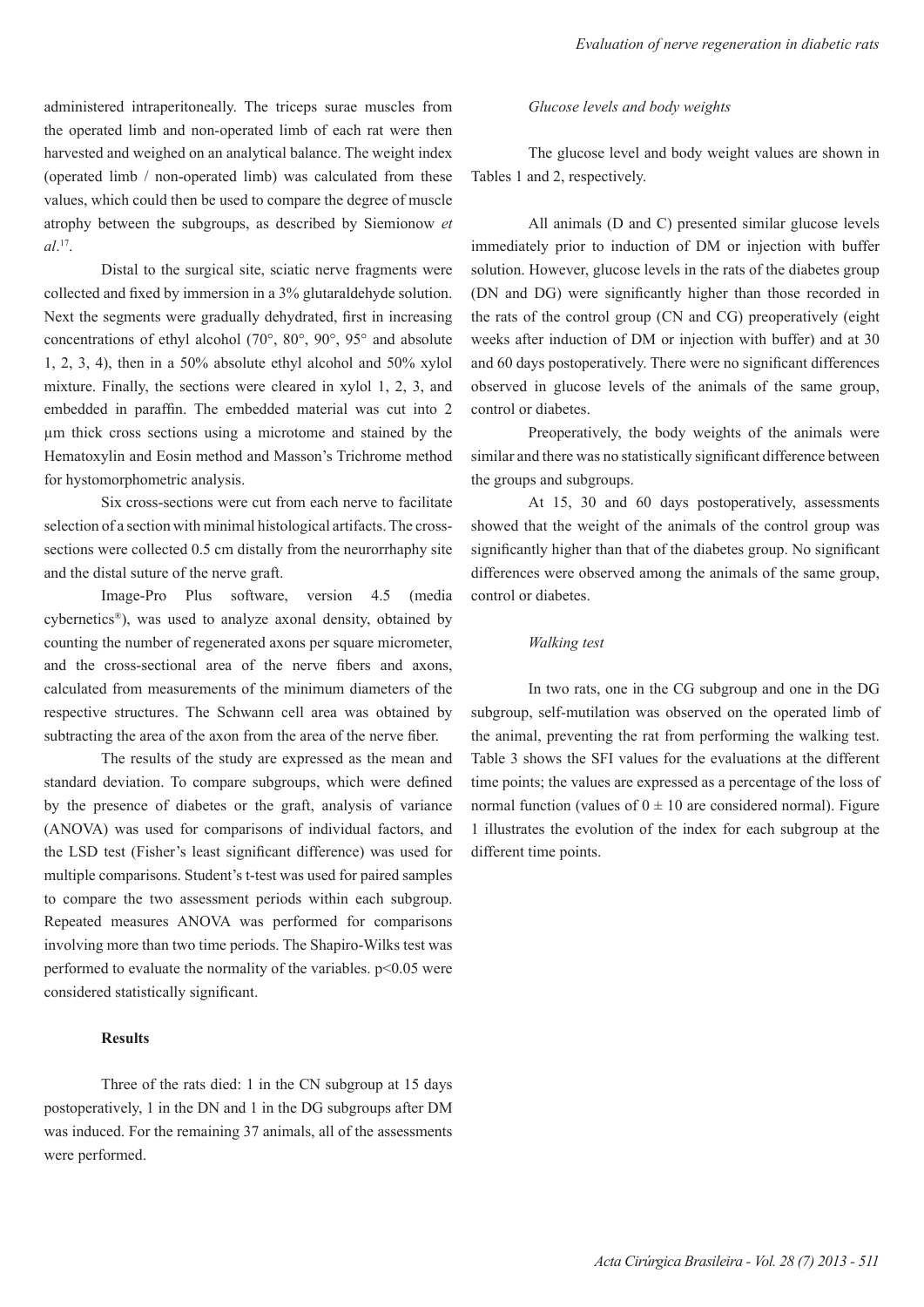| <b>SUBGROUP</b> | pre-DM induction or<br>inoculation buffer | pre-operative (8 weeks)<br>after induction or<br>inoculation) | 30 days PO          | 60 days PO          |
|-----------------|-------------------------------------------|---------------------------------------------------------------|---------------------|---------------------|
| <b>CN</b>       | 94.6(a) $\pm$ 5.7                         | $92.4(a)\pm4.8$                                               | $92.5(a)\pm3.6$     | $92.2(a)\pm4.2$     |
| <b>CG</b>       | 93.5(a) $\pm$ 7.4                         | 91.7(a) $\pm$ 6.2                                             | 91.8(a) $\pm$ 3.2   | 92.5(a) $\pm$ 3.7   |
| DN              | $94.9(a)\pm4.1$                           | $427.7(b) \pm 107.8$                                          | $334.4(b) \pm 67.6$ | $327.8(b) \pm 60.8$ |
| DG              | 93.6(a) $\pm$ 5.6                         | $439.2(b)\pm61.4$                                             | $326.5(b) \pm 36.8$ | $321.5(b) \pm 48.4$ |
| p-value         | 0.931                                     | < 0.001                                                       | < 0.001             | < 0.001             |

**TABLE 1** - Mean and standard deviation of the blood glucose level (mg/dl) measurement for the subgroups at different assessment periods. P-values compare the four subgroups.

Different letters indicate statistically significant differences.

**TABLE 2** – Mean and standard deviation of the body weight for each group at the different assessment periods. P-values compare the four subgroups.

| <b>SUBGROUP</b> | pre-operation       | 15 days PO          | 30 days PO          | 60 days PO          |
|-----------------|---------------------|---------------------|---------------------|---------------------|
| CN              | $277.4(a)\pm 10.5$  | $260.3(a) \pm 8.8$  | $304.8(a) \pm 19.0$ | $352.7(a) \pm 22.6$ |
| CG              | $279.3(a) \pm 17.8$ | $265.4(a)\pm19.7$   | $309.7(a) \pm 16.9$ | $355.6(a) \pm 22.2$ |
| DN              | $281.2(a)\pm 12.3$  | $225.1(b) \pm 19.9$ | $257.8(b) \pm 19.5$ | $301.9(b) \pm 14.9$ |
| DG              | $279.1(a)\pm11.9$   | $223.0(b) \pm 13.7$ | $258.4(b) \pm 19.1$ | $305.1(b) \pm 14.2$ |
| p-value         | 0.939               | < 0.001             | < 0.001             | < 0.001             |

Different letters indicate statistically significant differences.

**TABLE 3** – Mean and standard deviation of the Sciatic Function Index (SFI) for the subgroups at the different time points. P-values compare the four subgroups.

| <b>SUBGROUP</b> | pre-operation     | 20 days PO         | 40 days PO         | 60 days PO         |
|-----------------|-------------------|--------------------|--------------------|--------------------|
| CN              | $-6.5(a) \pm 1.1$ | $-25.9(a) \pm 4.0$ | $-10.7(a) \pm 1.6$ | $-12.7(a)\pm1.0$   |
| CG.             | $-6.0(a) \pm 0.8$ | $-36.7(b) \pm 4.1$ | $-12.6(b) \pm 2.1$ | $-12.9(a)\pm1.6$   |
| DN              | $-6.7(a) \pm 1.1$ | $-67.8(c) \pm 4.6$ | $-15.3(c) \pm 1.6$ | $-12.9(a)\pm1.1$   |
| DG              | $-6.0(a) \pm 0.5$ | $-79.3(d) \pm 7.2$ | $-14.8(c) \pm 1.8$ | $-14.4(b) \pm 0.9$ |
| p-value         | 0.224             | < 0.001            | < 0.001            | 0.007              |

Different letters indicate statistically significant differences.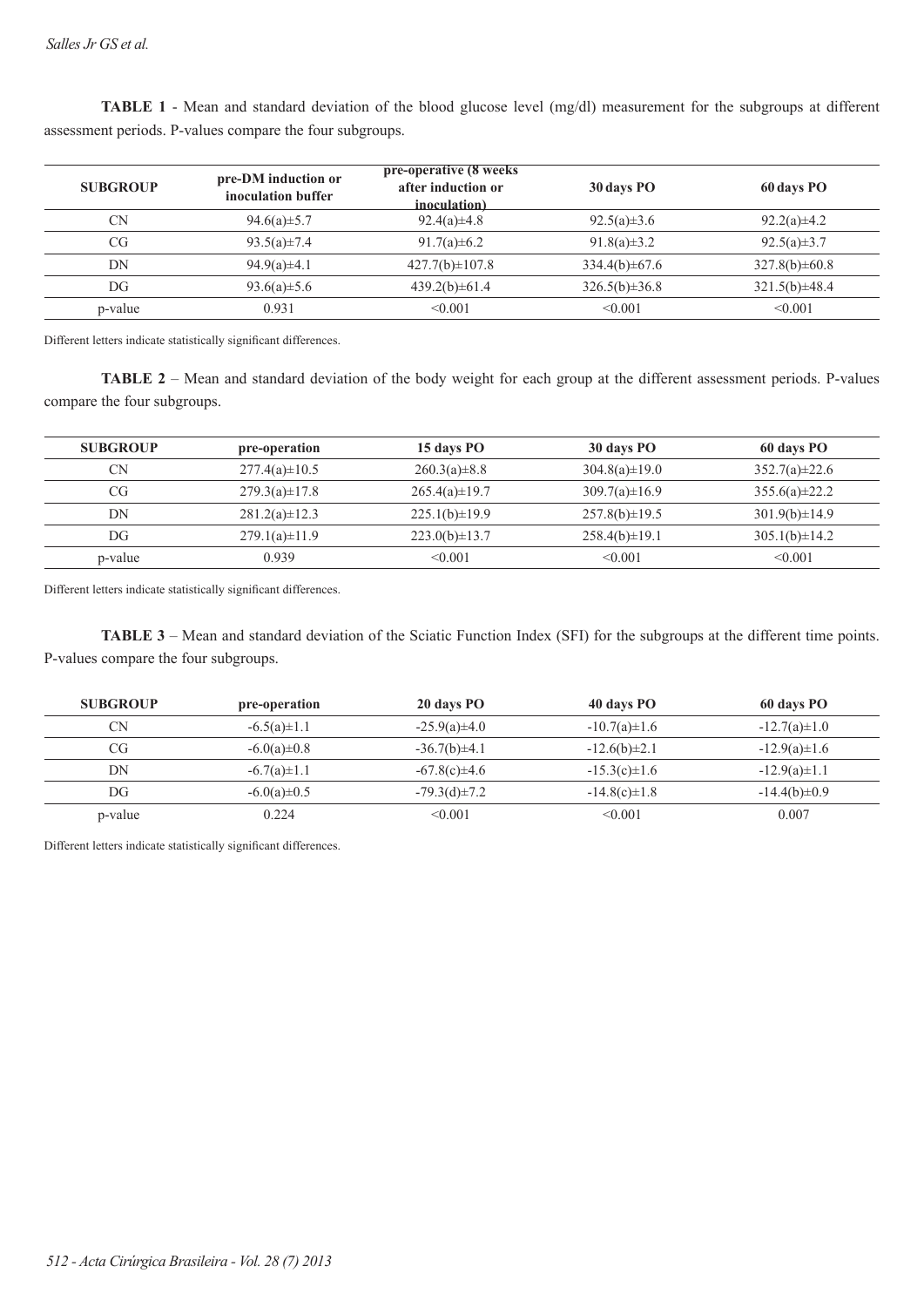

**FIGURE 1** – SFI evolution (% loss of normal function).

The preoperative SFIs were similar between the groups and subgroups, with no statistically significant difference observed.

Evaluation 20 days post surgery showed a statistically significant difference between the diabetes and control groups. Upon comparing the SFI value in each subgroup, control or diabetes, it was observed that the indexes of the animals submitted to neurorrhaphy was closer to normal than the animals submitted to nerve graft, with statistically significant differences.

The values at 40 days remained essentially unchanged, with the exception that within the group of diabetic animals there was no statistically significant difference between subgroups DN and DG.

At 60 days, the SFI values in subgroups CN, CG and DN were statistically better than those recorded in subgroup DG.

### *Electrophysiological test*

Although the evoked potential amplitudes reached their highest levels in the CN subgroup (350  $\mu$ V  $\pm$  87.9), the values were statistically similar  $(p>0.05)$  to those obtained in the other subgroups: CG (285.2  $\mu$ V  $\pm$  88.8), DN (299.2  $\mu$ V  $\pm$  67.5) and DG  $(311.0 \,\mu\text{V} \pm 72.5)$ .

#### *Index of triceps surae muscle weights*

The mean index for the CN subgroup (0.78  $g \pm 0.2$ ) was significantly higher  $(p<0.001)$  than the mean index for the CG  $(0.59 \text{ g} \pm 0.2)$ , DN  $(0.50 \text{ g} \pm 0.2)$  and DG  $(0.50 \text{ g} \pm 0.2)$  subgroups. None of these last three subgroups were significantly different from each other.

#### *Histomorphometric analysis*

The axonal densities and cross-sectional areas of the nerve fibers, axons and Schwann cells were evaluated. These measurements were not statistically different between the diabetic and control subgroups. Figures 2 to 5 illustrates these results, including the mean, standard deviation and p-values for the comparisons among the four subgroups.



**FIGURE 2** – Axonal density (axons/11869.33  $\mu$ 2).







**FIGURE 4** – Axon area  $(\mu 2)$ .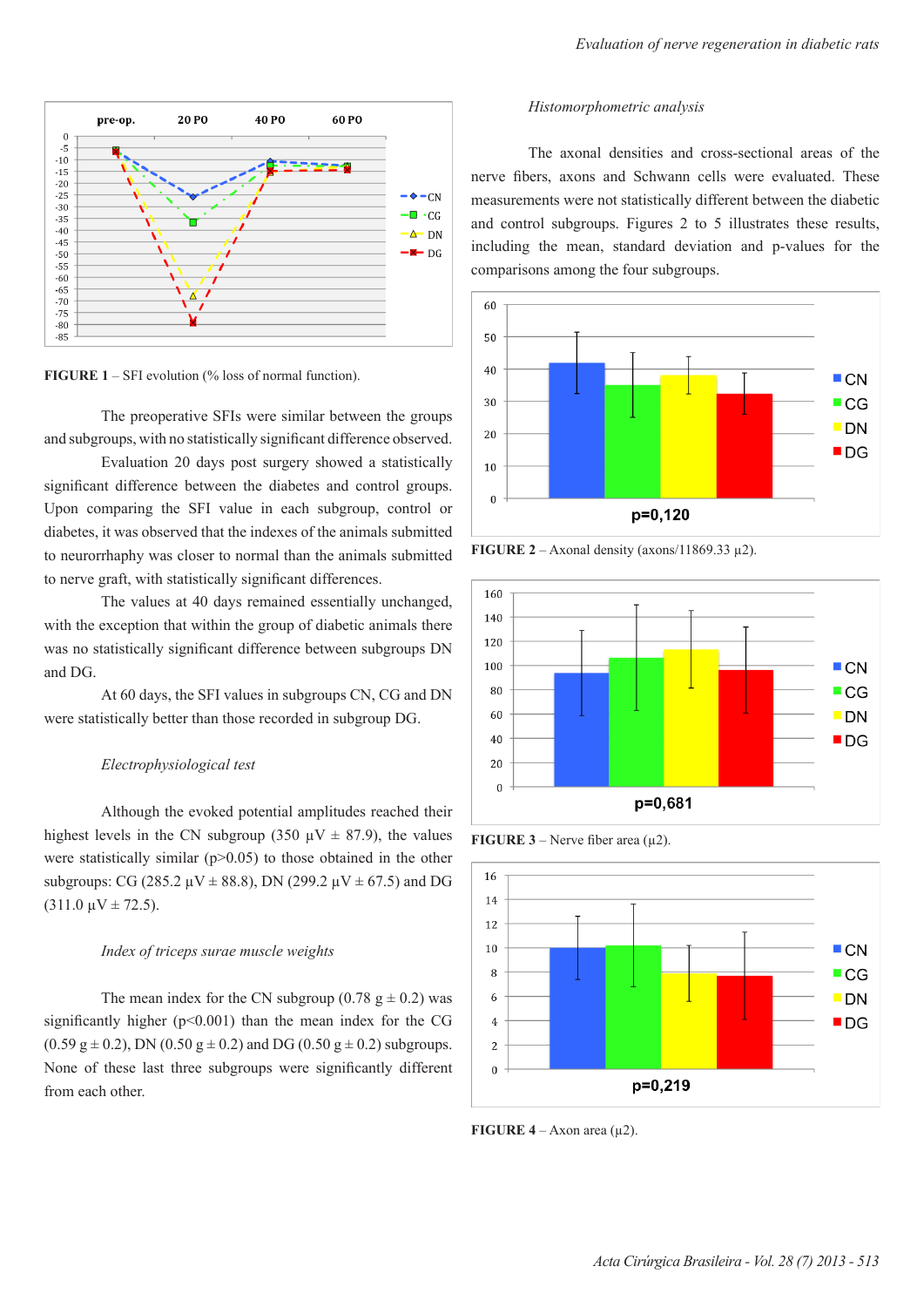

**FIGURE 5** – Schwann cell area  $(\mu2)$ .

Axonal density was higher in the subgroups with neurorrhaphy than the subgroups with graft, in both the control group and the diabetic group. However, no statistically significant differences were found comparing CN with DN and comparing CG with DG (Figure 6).



**FIGURE 6** - Photomicrographs showing axonal density of sciatic nerve segments of the axons (highlighted in yellow dotted circles in panel A) in the neural stroma: CN (**A**), CG (**B**), DN (**C**) and DG (**D**). Masson's trichrome staining. Optical microscopy at x400 magnification.

The mean cross-sectional area of the nerve fibers was largest in subgroup DN, followed by subgroups CG, DG and CN, respectively (Figure 7).



**FIGURE 7** - Photomicrographs of cross-sections of the distal segment of the sciatic nerve (green dotted lines in panel A correspond to the smallest diameter of the transverse sections of the nerve fibers): CN (**A**), CG (**B**), DN (**C**) and DG (**D**). Masson's trichrome staining. Optical microscopy at x400 magnification.

With respect to the mean cross-sectional area of the axons, the highest values were observed in subgroups CG and CN, followed by subgroups DN and DG (Figure 8).



**FIGURE 8** - Photomicrographs of cross-sections of the distal segment of the sciatic nerve (red dotted lines in panel A correspond to the smallest diameter of the transverse sections of the axons): CN (**A**), CG (**B**), DN(**C**) and DG (**D**). Masson's trichrome staining. Optical microscopy at x400 magnification.

The measurements of the mean cross-sectional area of the Schwann cells presented a pattern identical to the those of the mean cross-sectional area of the nerve fibers, which were largest in subgroup DN, followed by CG, DG and CN.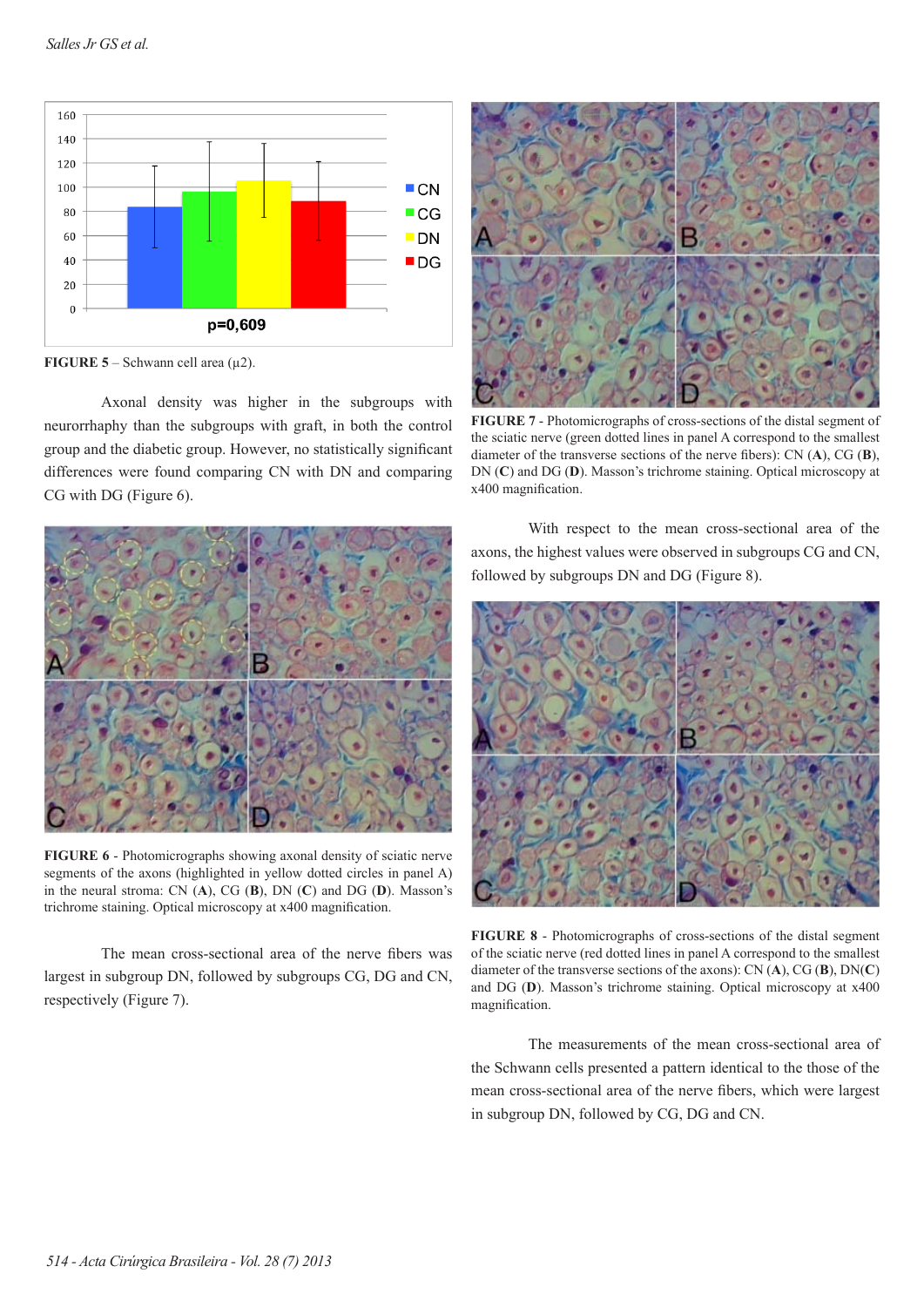#### **Discussion**

Several experimental and clinical studies suggest a decrease in nerve regeneration in the presence of diabetes<sup>3-7</sup>. In order to obtain a more detailed and comprehensive analysis, functional, electrophysiological, anatomical and histological parameters were used in this study.

After eight weeks, the rats given a single intraperitoneal streptozotocin injection presented significantly higher glucose levels than the rats given a buffer injection, characterizing them diabetics and non-diabetics, respectively. At this point, the diabetic animals had significantly lower weight than the nondiabetic control animals, which is consistent with the results of other studies<sup>18,19</sup>.

The walking test evaluates the gait of a rat and is a reliable method for functionally evaluating nerve regeneration<sup>16,20,21</sup>. Among the rats submitted to sciatic nerve repair with neurorrhaphy, the diabetic rats had significantly lower SFI values than the non-diabetic rats in evaluations performed at 20 and 40 days postoperatively. However, in the last functional evaluation performed at 60 days postoperatively, the values were statistically similar. The apparent delay in the speed of nerve regeneration in the diabetic rats did not definitively affect the final functional recovery.

There is a lack of consensus in the literature on the followup period necessary to effectively analyze nerve regeneration. Knowing that six weeks should be a sufficient period to allow regenerating proximal axons to reach the distal stump of the sciatic nerve22,23, we chose a slightly longer time period, 60 days. Babovic *et al*. 18 performed their final evaluations at 6 months and found no differences in the walking test between the diabetic and control rats with a graft.

Among the animal submitted to sciatic nerve repair with nerve graft, the SFI values for the diabetic rats remained significantly lower than the non-diabetic rats in the evaluations performed up to 60 days postoperatively. Although the results suggest definitive functional loss in the diabetic rats, we cannot be sure that the regeneration process was completed by the 60-day follow-up.

The walking-track analysis however, failed to demonstrate differences between neurorrhaphy and nerve grafting in diabetic rats at 40 and 60 days postoperatively. It may not be sensitive enough to detect small functional changes which is consistent with the observations made by Robilard-Goheen *et al*. <sup>24</sup>.

Regarding the weight variation in the animals during the postoperative walking test assessment, we selected agematched animals, unlike other studies that only paired the animals according to weight $9,18$ . The SFI is calculated from three footprint measurements of the rat<sup>25</sup>. Because the animal's body weight is one variable that would apply equally to all three of these measurements, there would be a proportional relationship, and the result would be the same regardless of weight. Pairing animals only by weight while their ages are different may constitute a bias because the aging process affects the organ systems.

The electrophysiological test complemented the functional tests by providing an estimate of the number of functioning axons in the nerve. Because the intensity of electrical stimulation can vary from one study to another, it is difficult to compare isolated amplitude values among studies; furthermore, the intensity of the stimulus determines the amplitude achieved. The results of this study showed that there were no significant differences between the subgroups, indicating that at 60 days postsurgery, the diabetic rats had amplitudes that were similar to those of the controls, which is consistent with the results reported by Kennedy and Zochodne<sup>26</sup>. According to these authors, there may be a slower regeneration rate in diabetic animals; however, our study indicates that the process occurs at a rate similar to that in the control animals.

The degree of muscle atrophy was calculated by using a ratio of muscle weights<sup>17</sup> between the operated and non-operated sides in an attempt to compensate for the significant variation in body weight among the rats. The mean index was significantly higher in the CN subgroup than in the other three subgroups, likely indicating that reinnervation of the triceps surae muscle occurred in these animals before it took place in the animals of the other subgroups. Because muscle atrophy on one side is usually accompanied by muscle hypertrophy on the contralateral side, an increase of this index during recovery is expected to be a reliable parameter of the degree of muscle reinnervation. However, the results do not allow us to assure that muscle reinnervation was incomplete at 60 days post-surgery or if it was definitively compromised.

In the histomorphometry analysis, the cross-sectional areas of the structures were calculated by measuring their smallest diameter because it does not change with the slope of the histological section<sup>27</sup>. De Sá *et al.*<sup>28</sup> reported that measuring the minimum diameter of the axonal fibers is the most reliable parameter for nerve regeneration. The present study showed that the axonal density was not statistically different between groups and subgroups.

Kennedy and Zochodne26 found a smaller axonal diameter and a decrease of myelin sheaths after crush and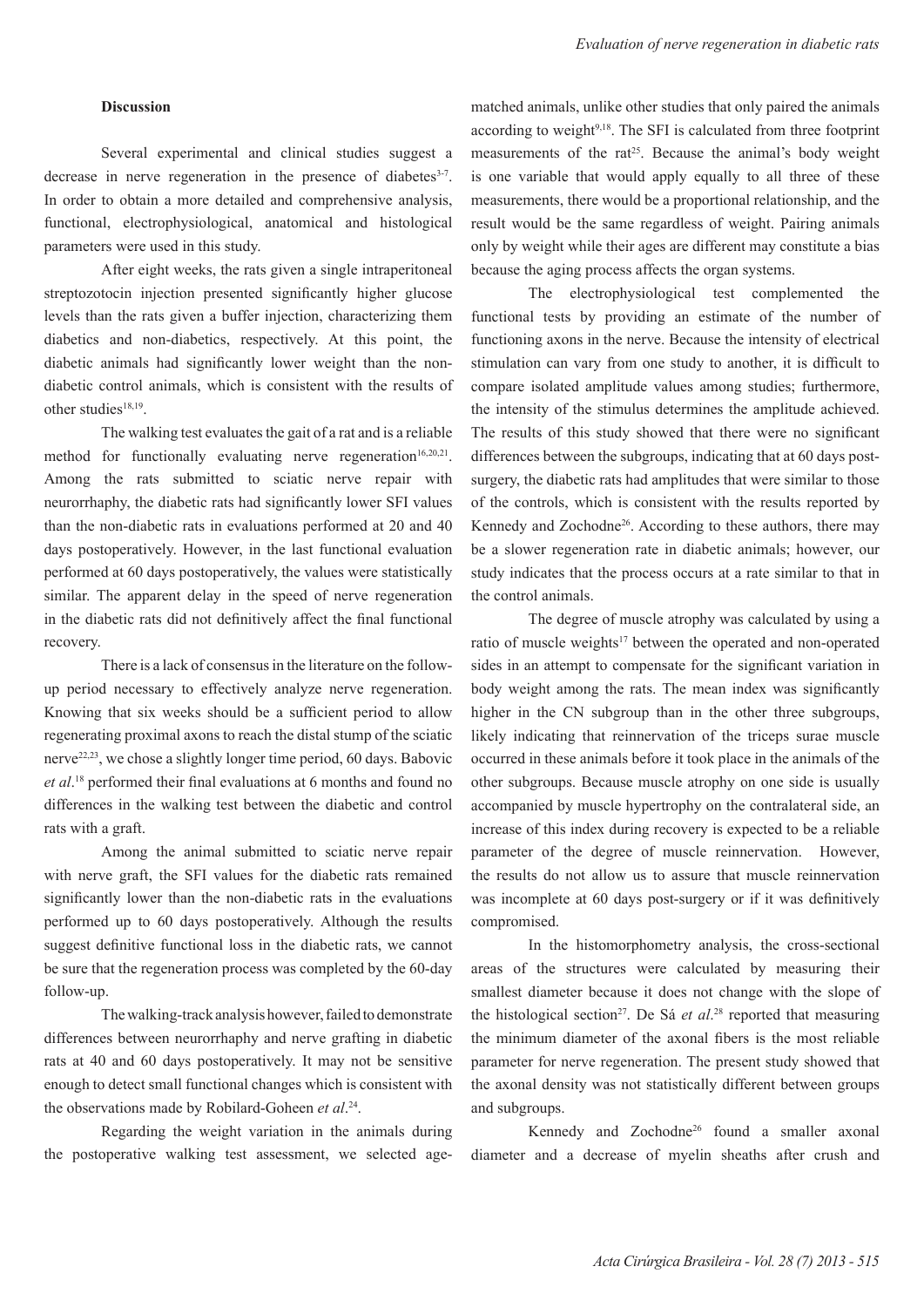transactional injuries in diabetic rats compared to the non-diabetic ones. These differences were not fully reproduced by others<sup>29,30</sup>. According to Yasihashi *et al*. <sup>31</sup>, the correlation between the density of remyelinated fibers and functional changes is debatable. In this study, non-diabetic rats submitted to neurorrhaphy showed smaller values of areas of cross-sections of the nerve fibers, areas of axons and areas of Schwann cell and also, demonstrated the best functional results (higher SFI values).

Thomas<sup>32</sup> and De Medinaceli<sup>33</sup> reported that the accuracy with which regenerated axons reestablish connections with the target organ is more important than the total number of fibers. This study reinforces the statement that histological characteristics can provide a reliable picture of the trophic conditions of the regenerated nerve, but they do not directly correlate with the degree of functional recovery.

The promising results of this study, which demonstrated good regeneration in diabetic rats via various forms of assessment, offer a perspective for studies of nerve decompression in patients with diabetic foot ulcers refractory to conventional treatment because this study demonstrates that nerve regeneration can occur, albeit more slowly and with difficulty. Therefore, there is a chance to change the natural history of these patients, who often require lower limb amputation and have lower long-term life expectancies.

#### **Conclusion**

The nerve regeneration in diabetic rats was slower but was not significantly jeopardized at 60 days post-surgery.

#### **References**

- 1. Danaei G, Finucane MM, Lu Y, Singh GM, Cowan MJ, Paciorek CJ, Lin JK, Farzadfar F, Khang YH, Stevens GA, Rao M, Ali MK, Riley LM, Robinson CA, Ezzati M. National, regional, and global trends in fasting plasma glucose and diabetes prevalence since 1980: systematic analysis of health examination surveys and epidemiological studies with 370 country-years and 2.7 million participants. Lancet. 2011;378(9785):31-40.
- 2. Kennedy JM, Zochodne DW. Influence of experimental diabetes on the microcirculation of injured peripheral nerve: functional and morphological aspects. Diabetes. 2002;51(7):2233-40.
- 3. Eliasson SG. Regeneration process in experimental diabetic neuropathies. Trans Am Neurol Assoc. 1965;90:35-7.
- 4. Sharma AK, Thomas PK. Peripheral nerve regeneration in experimental diabetes. J Neurol Sci. 1975;24:417-24.
- 5. Bisby MA. Axonal transport of labeled proteins and regeneration rate in nerves of streptozotocin-diabetic rats. Exp Neurol. 1980;69:74- 84.
- 6. Sharma AK, Bajada S, Thomas PK. Influence of streptozotocininduced diabetes on myelinated nerve fibre maturation and on body growth in the rat. Acta Neuropathol. 1981;53(4):257-65.
- 7. Longo FM, Powell HC, Lebeau J, Guerrero MR, Heckman H,

Myers RR. Delayed nerve regeneration in streptozotocin diabetic rats. Muscle Nerve. 1986;9:385-93.

- 8. Dellon AL. Treatment of symptoms of diabetic neuropathy by surgical decompressions of multiple peripheral nerves. Plast Reconstr Surg. 1992;89:869-97.
- 9. Dellon AL, Dellon ES, Seiler WA. Effect of tarsal tunnel decompression in the streptozotocin-induced diabetic rat. Microsurgery. 1994;5:265-8.
- 10. Powell HC, Rosoff J, Myers RR. Microangiopathy in human diabetic neuropathy. Acta Neuropathol. 1985;68:295-305.
- 11. Boner W, Trent DS, Honey RN, Weir GS. Response of neonatal islets to streptozotocine - limited cell regeneration and hyperglycemia. Diabetes. 1981;30(1):64-9.
- 12. Brown CJ, Mackinnon SE, Evans PJ, Bain JR, Makino AP, Hunter DA, Hare GMT. Self-evaluation of walking-track measurement using a sciatic function index. Microsurgery. 1989;10:226-35.
- 13. Brown CJ, Evans PJ, Mackinnon SE, Bain JR, Makino AP, Hunter DA, Hare GMT. Inter- and intraobserver reliability of walking-track analysis used to assess sciatic nerve function in rats. Microsurgery. 1991;12:76-9.
- 14. Dash H, Kononov A, Prayson RA, Petras S, Browne EZ. Evaluation of nerve recovery from minimal duration crush injury. Ann Plast Surg. 1996;37(5):526-31.
- 15. Hare GMT, Evans PJ, Mackinnon SE, Best TJ, Bain JR, Szalai JP, Hunter DA. Walking track analysis: a long-term assessment of peripheral nerve recovery. Plast Reconst Surg. 1992;89(2):251-8.
- 16. Hare GMT, Evans PJ, Mackinnon SE, Best TJ, Midha R, Szalai JP, Hunter DA. Walking track analysis: utilization of individual footprint parameters. Ann Plast Surg. 1993;30(2):147-53.
- 17. Siemionow M, Sari A, Demir Y. Effect of early nerve release on the progression of neuropathy in diabetic rats. Ann Plast Surg. 2007;59:102–8.
- 18. Babovic S, Ress AM, Dellon AL, Angel MF, Im MJ, Manson PN. Nerve regeneration in diabetic rats. Microsurgery. 1998;18:9-11.
- 19. Dellon AL, Mackinnon SE, Seiler IV WA. Susceptibility of the diabetic nerve to chronic compression. Ann Plast Surg. 1988;20(2):117-9.
- 20. Dellon ES, Dellon AL. Functional assessment of neurologic impairment: Track analysis in diabetic and compression neuropathies. Plast Reconstr Surg. 1991;88:686-94.
- 21. Mackinnon SE, Dellon AL. Two-point discrimination tester. J Hand Surg Am. 1985;10:906–7.
- 22. Stancic MF, Micovic V, Potocnjak M, Draganic P, Sasso A, Mackinnon SE. The value of an operating microscope in peripheral nerve repair. Int Orthop. 1988;22:107-10.
- 23. Fansa H, Keilhoff G, Altmann S, Plogmeier K, Wolf G, Schneider W. The effect of immunosuppressant FK506 on peripheral nerve regeneration following nerve grafting. J Hand Surg. 1999;24:38-42.
- 24. Goheen-Robilard B, Myckatyn TM, Mackinnon SE, Hunter DA. End-to-side neurorrhaphy and lateral axonal sprouting in a long graft rat model. Laryngoscope. 2002;112:899-905.
- 25. Bain JR, Mackinnon SE, Hunter DA. Functional evaluation of complete sciatic, peroneal and posterior tibial nerve lesions in the rat. Plast Reconstr Surg. 1989;83:129-36.
- 26. Kennedy JM, Zochodne DW. The regenerative deficit of peripheral nerves in experimental diabetes: its extent, timing and possible mechanisms. Brain. 2000;123:2118-29.
- 27. Romão AM, Viterbo F, Stipp EJ, Garbino JA, Rodrigues JA. Muscle electro stimulation of the cranial tibial muscle after crushing of the common fibular nerve: neurophysiologic and morphometric study in rats. Rev Bras Ortop. 2007;42(3):41-6.
- 28. De Sá JMR, Mazzer N, Barbieri CH, Barreira AA. The end-to-side